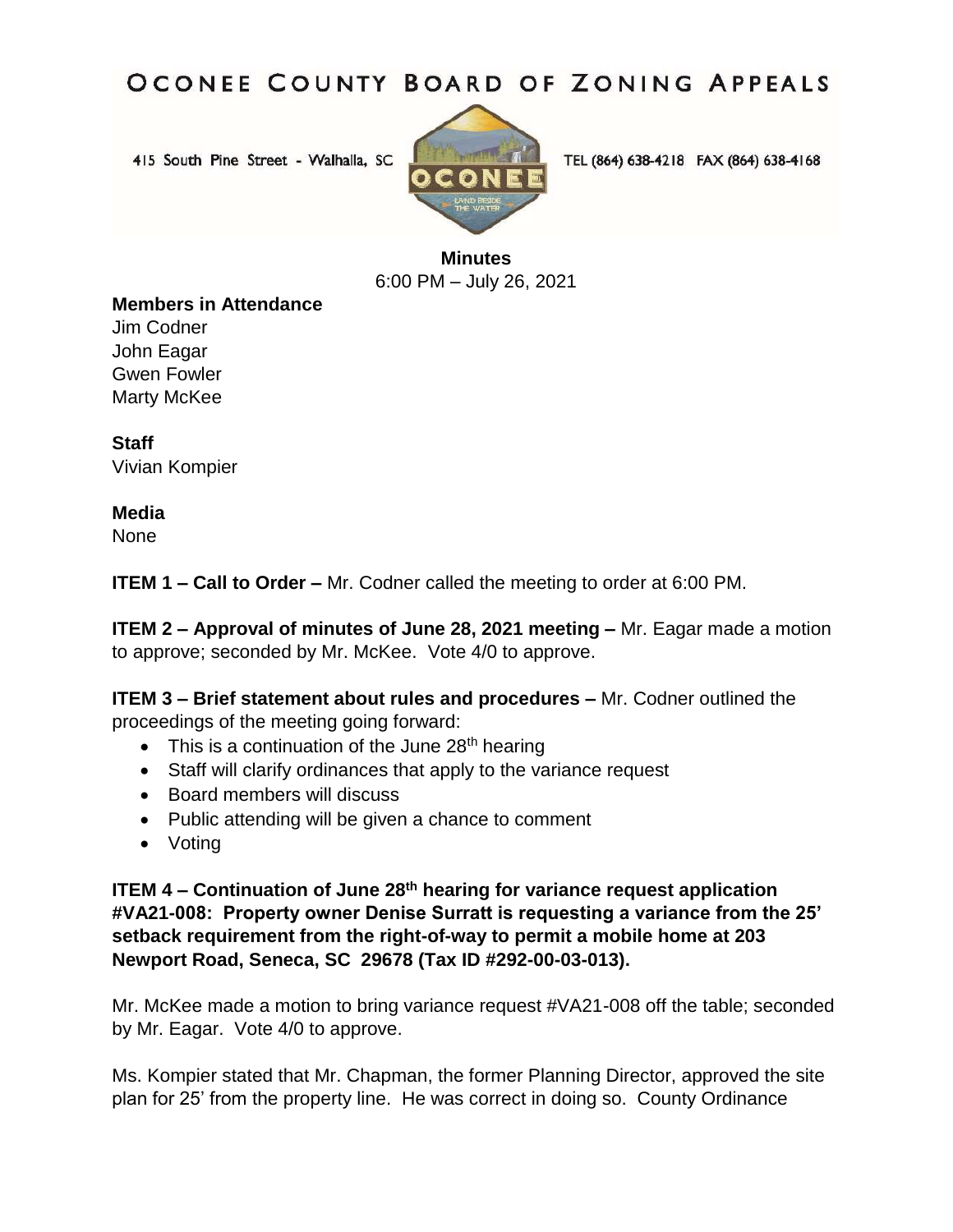states driveways that serve 1-3 lots/units have no standards. The driveway Newport Road accesses three lots—Ms. Surratt's at 203, the lot behind her and 268. Ms. Kompier referred to a subdivision plat that was recorded in 2003 that is adding to the confusion regarding the right-of-way. The subdivision was never built so there is no right-of-way. The plat was then re-recorded and shows the driveway (Newport Road) services only three lots. If any of the three lot owners decided to subdivide, a right-ofway would be established at that point. As stated earlier, the site plan was correctly approved with a 25' from the property line. Consequently, Ms. Surratt's porch is in that 25' setback and this is why she is before the board—asking for a variance from the 25' setback. Mr. Codner correctly summarized Ms. Kompier's comments. Board members had no questions.

Mr. Codner opened comments to those in the audience.

- Mr. Jim Pierson, real estate agent for Ms. Surratt, asked how much Ms. Surratt's porch is encroaching into the setback. Ms. Kompier advised that Ms. Surratt would have to answer that question and added that the County does not have the authority to ask a property owner to get a survey. Mr. Codner offered 3-4' as a reasonable estimate. Mr. Pierson asked if they removed the porch would a small stoop be allowed? He also added that when the Varelas were in the process of purchasing their property, he asked the owner, Ms. Porter, if she would include the small strip of land across the driveway from Ms. Surratt's property so that if the Varelas ever needed to move or widen the driveway they could. Ms. Porter agreed. In light of this, Mr. Pierson doesn't understand why this has become an issue. The driveway could be shifted toward that small strip and then even Ms. Surratt's porch would be out of the setbacks. Mr. Pierson added that if the Varelas would agree to shift the driveway, Ms. Surratt would consider pitching in for the gravel. Mr. Codner asked if there was a door on the back side of the trailer where the entrance porch could be relocated. Ms. Surrat confirmed there was a door. Ms. Fowler question if moving the entrance porch would meet Building Codes. Mr. Pierson and Ms. Fowler stated that they believed you must have a front and back egress. Mr. McKee asked board members consider the make-up of the driveway. It is gravel, not asphalt and so there is no neat straight line as the gravel moves over time with use. Mr. McKee added that he would find it difficult to ask someone to remove a front stoop when there are no clear margins for the road and it continues to change. Mr. Codner stated that the Varelas provided a survey of Ms. Surratt's property that showed the trailer was 25' from the property line. Mr. Eager stated that the variance request is for about  $4^\prime$ .
- TJay Bagwell of Bagwell & Corley Law Firm, speaking on behalf of the Varelas provided the Board with complaint documentation for their review. Documentation was secured from the County through the Freedom of Information Act. Correspondence from Mr. Chapman, Oconee County, to Ms. Surratt in April 2020 states that that when the mobile home permit was applied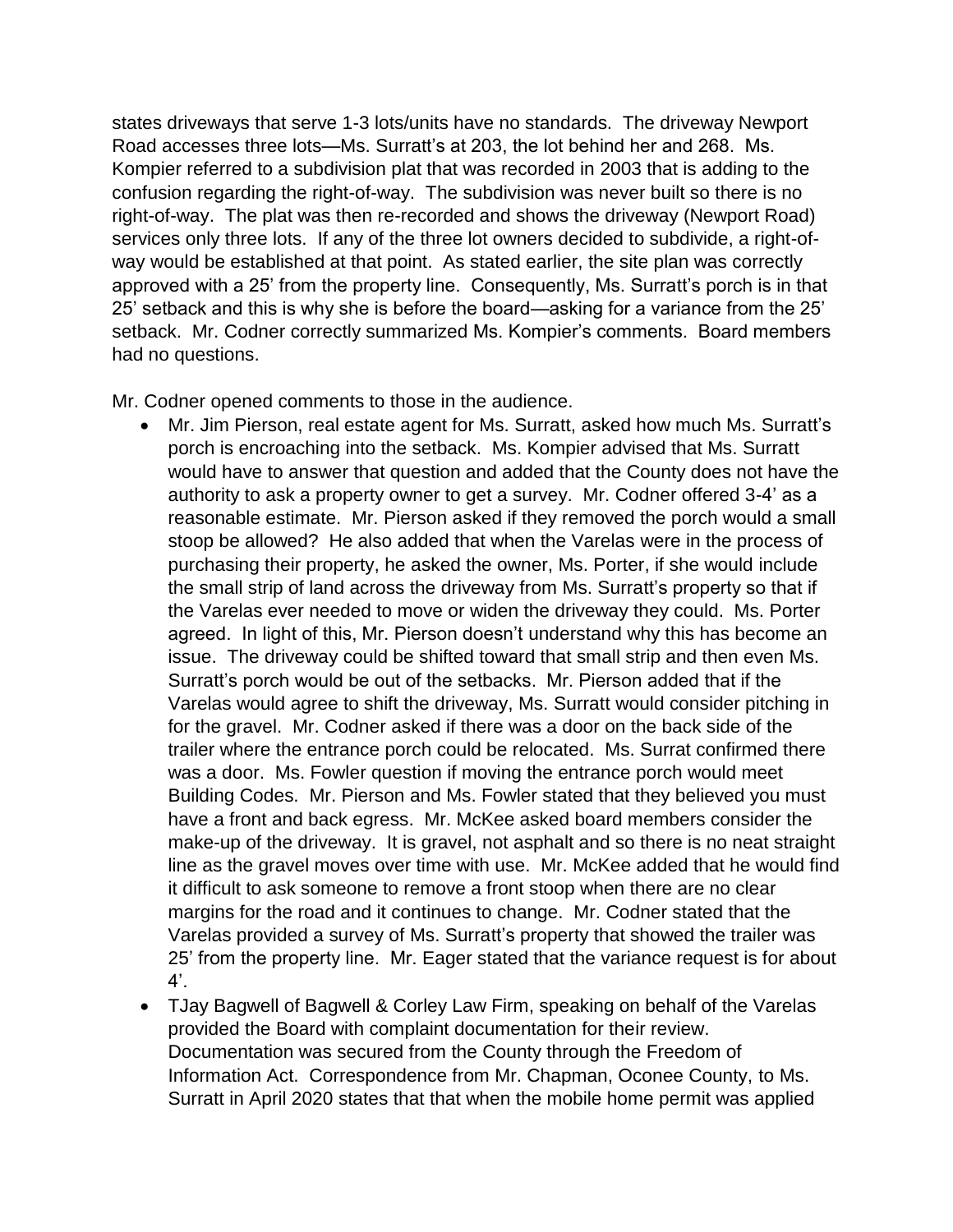for the platted 50' easement was not part of the permit request, despite the fact that the plat was public record and easily accessible from the Register of Deeds Office. Mr. Chapman also noted that the 25' setback was from the edge of the road right-of-way, not the property line. In May 2020, Mr. Chapman sent another letter to Ms. Surratt containing the same information as the letter in April 2020. Then in August 2020, a third letter from Mr. Chapman stated that the mobile home was moved without further permitting but still remains in the setback as described in the previous two letters. Mr. Bagwell argued that Ms. Surratt had created the issue when the initial permit application was not completed correctly, failing to include relevant information. He added that Ms. Surratt received ample notice and time to correct the issue. The final document was a picture that was taken earlier on this date of a car parked near Ms. Surratt's home and in the right-of-way. The Varelas have been approached by two developers interested in their property and their concern is that the mobile home and car(s) being in the right-of-way will hinder the ability to develop. Mr. Bagwell added that should the Varelas sell the property to a developer or develop the property themselves, they would be expected to follow the ordinances of the County and so should Ms. Surratt. Mr. Bagwell concluded by asking the Board to deny the variance request and have the mobile home and the porch moved out of the easement and the setbacks. Mr. Codner commented that the foundation of Mr. Bagwell's is that the County contended that a road right-of-way does exist. However, staff offered evidence that the right-of-way does not exist based on the subdivision not being developed and the classification of Newport Road as a driveway. Mr. Bagwell argued that the fact that the plat for the subdivision had been rescinded does not make the planned right-of-way Ms. Surratt's property. Ms. Fowler asked if the Varelas are paying taxes on the originally proposed individual lots or on the parcel as a whole. Mr. Danny Varela, owner of the 21-acre lot that is serviced by Newport Road, reported that he pays taxes on the tract as a whole. However, he clarified that water and power had already been run to the individual lots. He also rebutted the claim that the right-of-way was not in place. Mr. Varela explained when they purchased the property in February 2020 their attorney advised that they had to abide by all covenants, restrictions and ordinances that were in place. The attorney specifically singled out that there was a 50' right-ofway that was platted. He added that as they begin to build their home, they are abiding by all rules. Mr. Varela referred to the survey they had done, specifically a note that stated that Newport Road is a registered road with the County. Ms. Fowler commented that it is a private road and Mr. Varela agreed, but repeated it is a registered road, #P4238. Mr. Eagar asked if Mr. Varela's deed specified the right-of-way. Mr. Varela confirmed the deed specifies a 50' right-of-way in addition to water and electrical easements. Mr. Varela argued that despite the fact that Newport Road is classified as a driveway, the 50' right-of-way and 25' setback is currently platted and deeded. Mr. Eagar revisited the claim by Mr. Pierson that Ms. Porter included the strip of land across the street from Ms.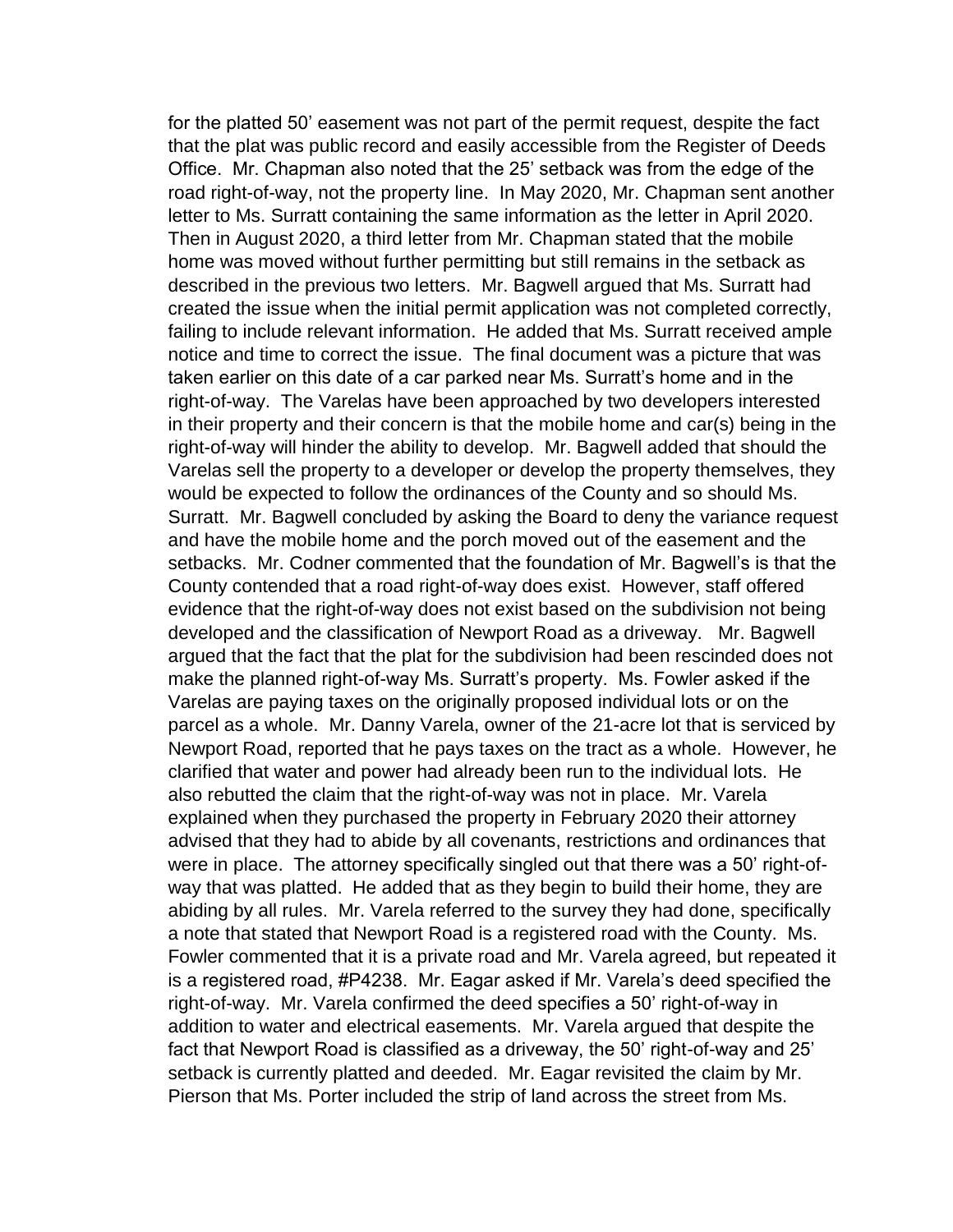Surratt with the property sold to the Varelas. Mr. Varela stated that was an inaccurate account. The transaction was a land swap between Dr. Stone and the previous owners that they bought to allow access into the property. Mr. Eagar asked Mr. Varela for clarification on how the land swap doesn't make him whole with regards to the right-of-way. Mr. Varela explained that the only way to accomplish this would be to go to the property owner to the south of them, Mr. Burns. Mr. Eagar referenced on of the documents provided by Mr. Bagwell. Tract D is the land that is across the street from Ms. Surratt that would give them extra room. Mr. Varela stated that he owns tract D. Mr. Varela believes that allowing the variance eliminates his ability to develop the land into a subdivision, which would change the classification of Newport Road from driveway to a private road with a 50' right-of-way. Mr. Codner reminded all that the issue before the board is the location of Ms. Surratt's mobile home with regards to the setbacks. Mr. Codner summarized that there are differing opinions on whether there is a road right-of-way or just a 25' setback. Mr. Varela added that Ms. Surratt's deed and plat also shows a 50' right-of-way. In an effort to establish a timeline, Mr. McKee noted that the plat Mr. Varela referred to was recorded in April 2020 and four days later a complaint was filed. Mr. Varela explained the complaint was filed due to the roadway being blocked. Mr. Varela confirmed the mobile home was placed in April 2019. Mr. McKee added that the mobile home had been there for a year, plans to develop the subdivision were terminated, and Mr. Varela purchased the 21-acre tract in February 2020, recorded in April 2020. Mr. McKee stated that it seems logical that if the subdivision went away so would the right-of-way. Ms. Kompier confirmed Mr. McKee's statement as the County's position. Mr. Varela disagreed, stating that legally by plat, the right-of-way still exists. Additionally, Mr. Varela stated his attorney made specific statements during his closing to emphasize the need to adhere the 50' right-of-way. Mr. McKee and Ms. Fowler commented that Mr. Varela had a new plat. Mr. Varela acknowledged he had a new plat, but argued the new plat also shows the 50' right-of-way, 25' setback, and the utility easements. Mr. Varela added that they pay taxes on three different lots. Ms. Trisha Varela stated that they did pay three individual tax bill. Mr. Varela explained that the parcel is assessed as agricultural with the tax assessor, but when they build their home that assessment will change. He added that they are placing their home based on all easements and County ordinances. Mr. Eagar asked Ms. Kompier if the Varelas would need to have the parcel re-platted if they develop into a subdivision. Ms. Kompier stated they would. Mr. Eagar asked if the land was one big parcel and being taxed under one parcel number. Ms. Kompier advised she could not speak to tax assessment, but stated that the deed shows two tax map numbers for the parcel. Mr. Codner asked if all could agree that they were discussing one 21-acre parcel and he wondered if the tax assessment was unrelated to the question at hand. Ms. Fowler stated that once the lots were combined under one parcel number, it was no longer a subdivision. Mr. Varela argued that legally Newport Road still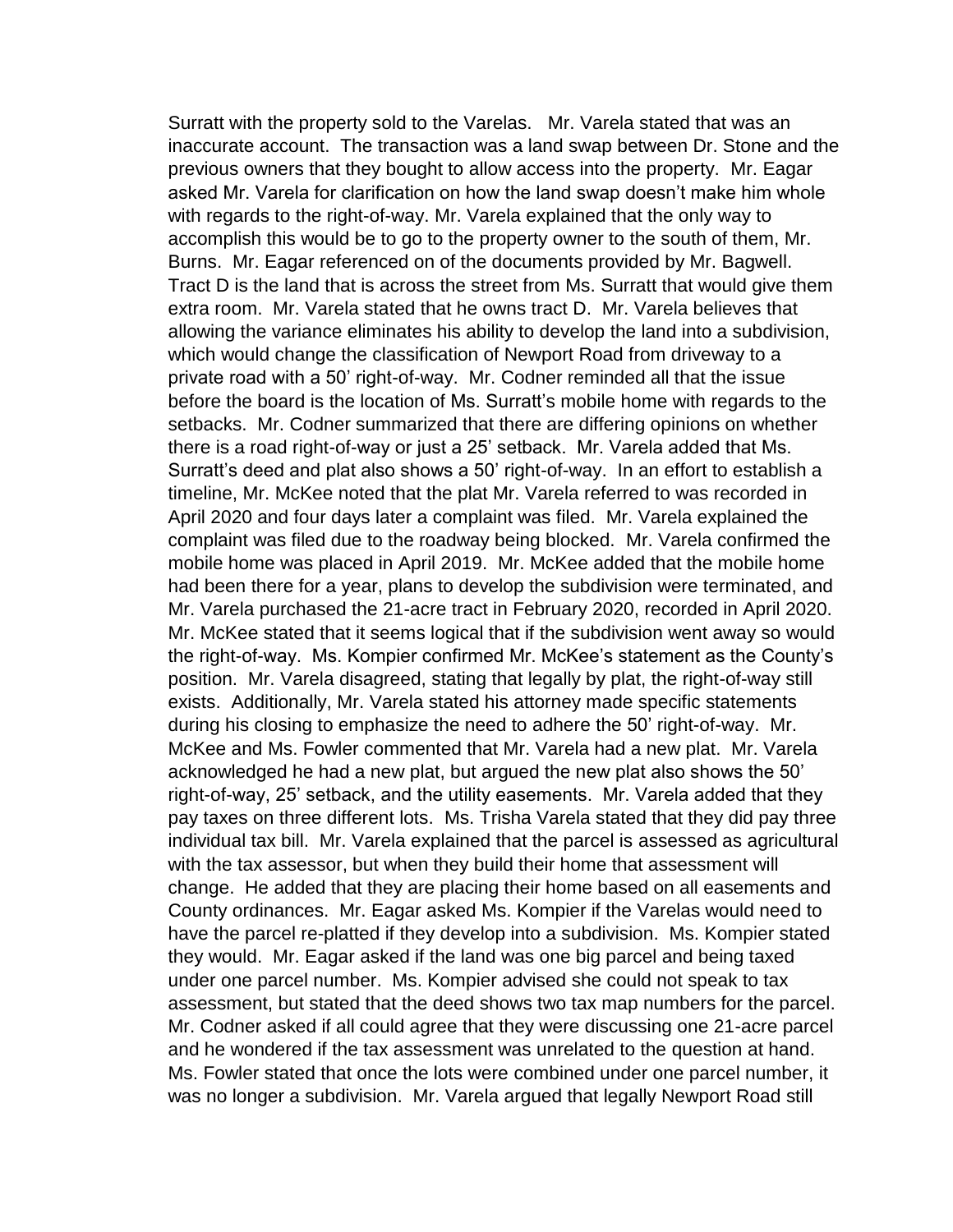exist and their deeds have not been updated by the County to state otherwise. Mr. Codner asked if the County Attorney should be consulted. Ms. Fowler stated that no consultation is needed. There is a County ordinance that defines road categories for the County and it clearly states that a road that services 1-3 lots/units is categorized as a driveway with no standards. Ms. Kompier clarified that Newport Road is a named driveway and if the subdivision had been completed the road name would have been changed to Maplewood Lane. Ms. Kompier added that all roads are assigned a number for 911 addressing and in the case of Newport Road, the P is for private. Mr. Eagar stated that it has been established by the County that Newport Road is a driveway. Mr. Bagwell stated that it is not in the best interest of the County, the Varelas or Ms. Surratt to reject the presence of the right-of-way. If there is no right-of-way, the entirety of Newport Road is on the Varelas property and Ms. Surratt would have no access to her property. Ms. Fowler explained that the Board is not deciding whether or not the driveway exists, but to decide if Ms. Surratt gets a variance for her porch. Mr. Bagwell stated that Ms. Surratt doesn't want a variance. When asked by Ms. Fowler to clarify, Mr. Bagwell stated that if she gets the variance, Ms. Surratt will be landlocked. Mr. Varelas brought attention to a letter from Ms. Kompier to Ms. Surratt in April 2021 that stated that the County's 25' setback was not being met. Mr. Codner asked Ms. Kompier why the letter was sent. Ms. Kompier replied that she was unaware that Ms. Surratt had the mobile home moved because the contractor did not pull the proper permit. Mr. Codner summarized that the mobile home was in the 25' setback, the home was moved but the porch remains in the setback, and now Ms. Surratt is asking for a variance of 3-4' for the porch from the 25' setback from the property line. Mr. Varela argued that there is no proof that the mobile home is out of the right-of-way. Mr. Codner disagreed, saying that minutes from the last meeting show that both parties, Ms. Surrat and Mr. Bagwell agreed that the mobile home is now 25' from the property line (center of Newport Road). Mr. Varela re-stated that there is nothing official to prove that the mobile home is outside of the right-of-way. Mr. Codner gave Mr. Varela permission to offer evidence otherwise. Mr. Varela stated it was not his job to prove someone did something wrong. Mr. Pierson stated for the record that he doesn't feel that access to Newport Road is an issue. Mr. Codner stated that Board is not there to determine the accessibility of Newport Road. Mr. Varela posed the question of what happens if the Board decides that Newport Road is a driveway and then they decide to sell to a developer that subdivides their property into multiple lots. Mr. Codner explained that the board does not have the duty to legislate any agreement between property owners. Mr. Varela argued that the stance the Board takes now will impact what they can do in the future but it will also set precedent for others in the future. Mr. Codner explained that the Board's hearings do not set precedent, the Board judges each case on its own merits. Mr. Varela re-stated that the decision made today will affect what they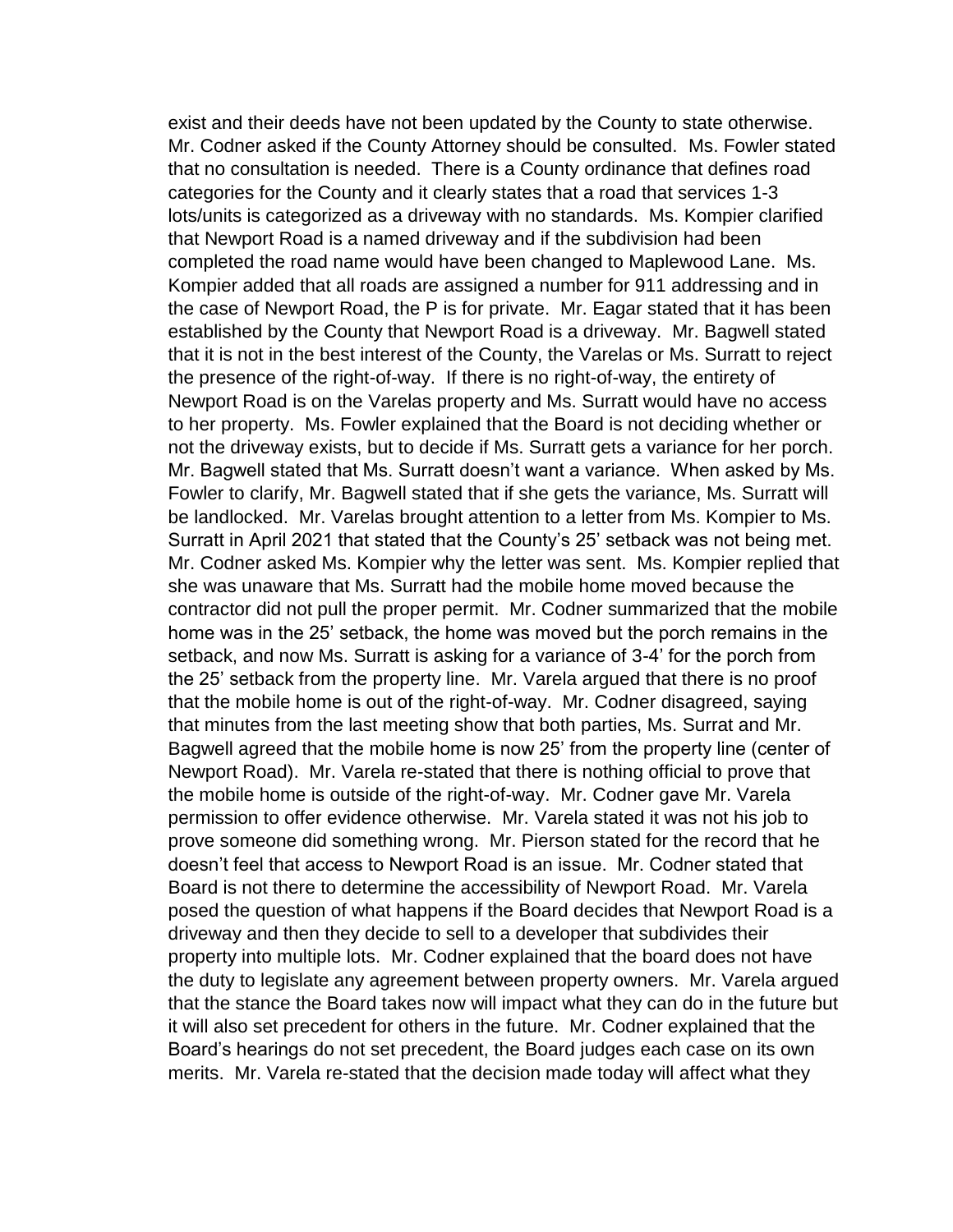can do with the property in the future and he asked the Board to consider this as they make their decision.

Mr. Eagar made a motion to grant the variance; Ms. Fowler seconded. Discussion followed:

Mr. McKee stated that it appears that Newport Road is a driveway, not a road, by County standards. Additionally, the fact that Ms. Surratt's mobile home has been there over a year should be considered. Ms. Fowler commented that the 21-acre parcel was originally subdivided, but now it is one parcel and is being taxed as such. By combining the lots into one parcel, it is no longer a subdivision. If Mr. Varela intended to develop the property into a subdivision, he should have left the lots as they were and deeded the lots individually, not as a parcel as a whole. Ms. Kompier interjected in to the discussion to remind Mr. Codner that they must answer the four questions established in the County Ordinance. Mr. Codner acknowledged the drift from the agenda. Mr. Eagar stated that considering the lots were combined and Mr. Varela owns the adjacent property, Mr. Varela could widen the access into his property to get the access he wants for any future plans to develop. Mr. Codner asked the Board reject the motion before the board so they can follow the correct protocol. He called for a vote to grant the variance. The motion was denied unanimously 4/0.

- 1. There *are* extraordinary and exceptional conditions pertaining to the particular piece of property:
	- a. Motion Mr. Eagar made a motion, seconded by Ms. Fowler.
	- b. Discussion Ms. Fowler stated that Ms. Surratt established a home site and the Varelas came in a year later wanting to change everything. They had to see the mobile home's placement before they completed the purchase. If they didn't like it, they should have stopped it at that point. Mr. Eagar stated he felt like the ask from Ms. Surratt is minor—3 to 4 feet.
	- c. Vote

| י-favor      | <b>posed</b> |
|--------------|--------------|
|              |              |
| -<br>-<br>__ |              |

Mr. Codner noted that the criterion passed.

- 2. These conditions *do not* generally apply to other property in the vicinity:
	- a. Motion Mr. Eagar made a motion, seconded by Mr. McKee
	- b. Discussion None
	- c. Vote

| <b>In-tavor</b> | posed |
|-----------------|-------|
|                 |       |

Mr. Codner noted that the criterion passed.